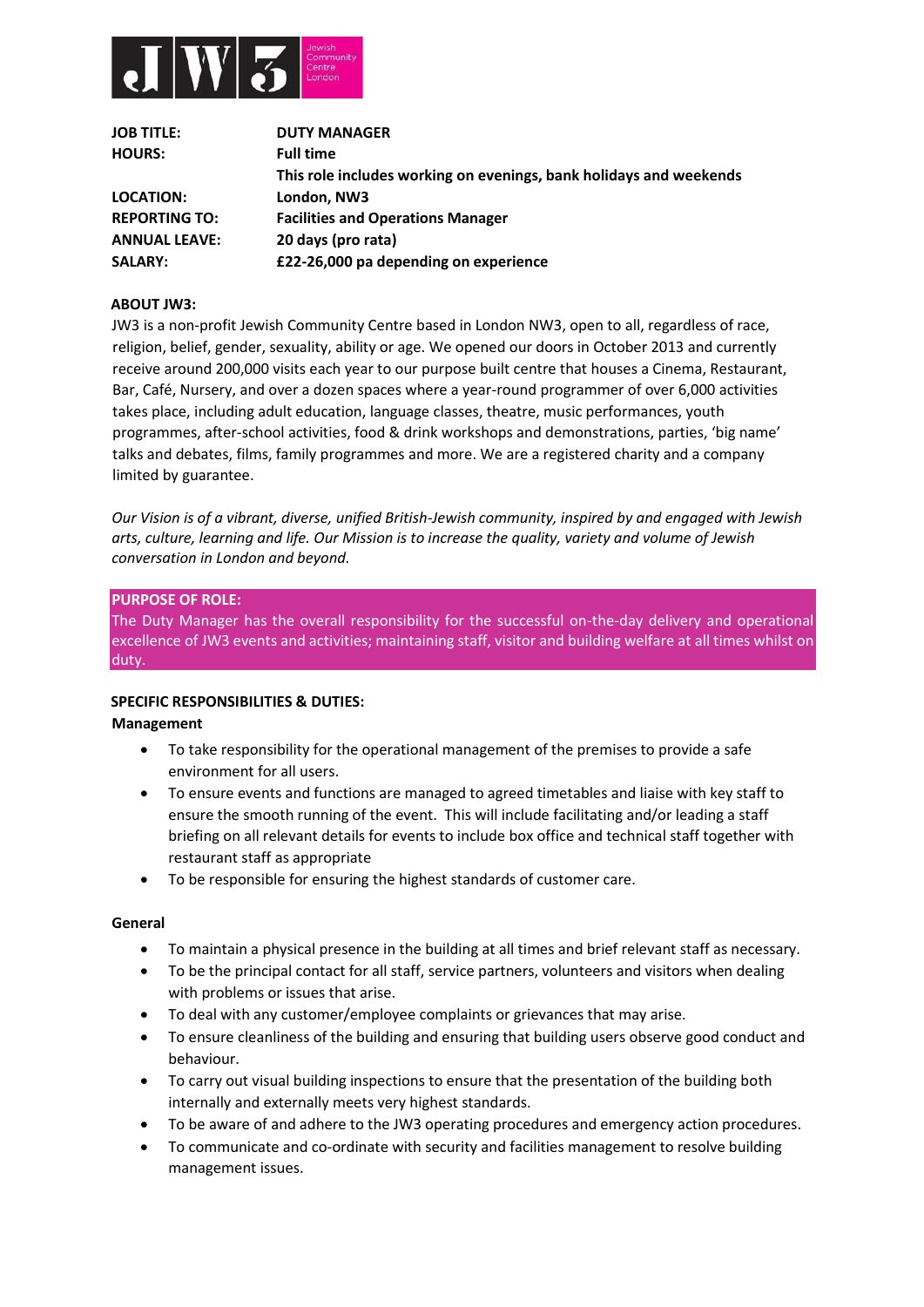• To undertake any other reasonable additional duties as directed by the senior management team.

# **Health & Safety**

- Be aware of the safety features of the building and any particular significant risks on the premises.
- To co-ordinate with the Security team to ensure the safe evacuation of all building users including members of the public and employees in an emergency situation as per the buildings emergency procedures.
- Arrange first aid as required and ensure that all incident and accident reports are completed accordingly.

### **Promoting and Representing JW3**

- Protect and enhance the reputation of JW3, presenting the organisation in an appropriate and professional manner to stakeholders.
- Act as an advocate for the impact of JW3's work where appropriate.
- Build appropriate relationships with relevant organisations to raise JW3's positive profile.

### **Key Contacts/ Communication Links**

• All JW3 Staff, Customers, Hirers, Contractors, General Public

## **PERSON SPECIFICATION**

**All staff must wholeheartedly buy into JW3's mission, vision, values and guiding principles. A belief in the importance of inclusivity and working cross-communally, and a commitment to high quality Jewish engagement, arts and culture, and community building is critical.** 

## **Essential Skills and Experience**

- Previous experience in Duty Manager/Front of House/Reception/Box Office settings.
- Successfully working under pressure whilst maintaining calm, with multiple demands and in a busy environment.
- A confident and friendly manner with the public and a professional/smart appearance.
- Motivated, highly organised, with initiative and good time management skills.
- Able to interact confidently and build relationships with a wide range of types, at all levels.
- Extremely thorough with attention to detail and strong organisational skills.
- A pro-active and creative approach to problem solving.
- Solid, appropriate level of IT skills and experience, including using Word, Excel, internet, Outlook and databases.

### **Desirable**

- Experience working in a relevant position at an arts venue, live performance venue, theatre or cinema.
- Working in a 'customer service' role, in the profit or non-profit sector.
- A demonstrable personal interest in and experience of the arts, culture and Jewish life.
- Experience of working successfully with Artifax and Spektrix.

### **Personal Qualities**

We are looking for someone who:

- Shows commitment to furthering JW3's vision and goals.
- Is articulate, charismatic and dynamic.
- Strong teamwork and communication skills with a positive attitude.